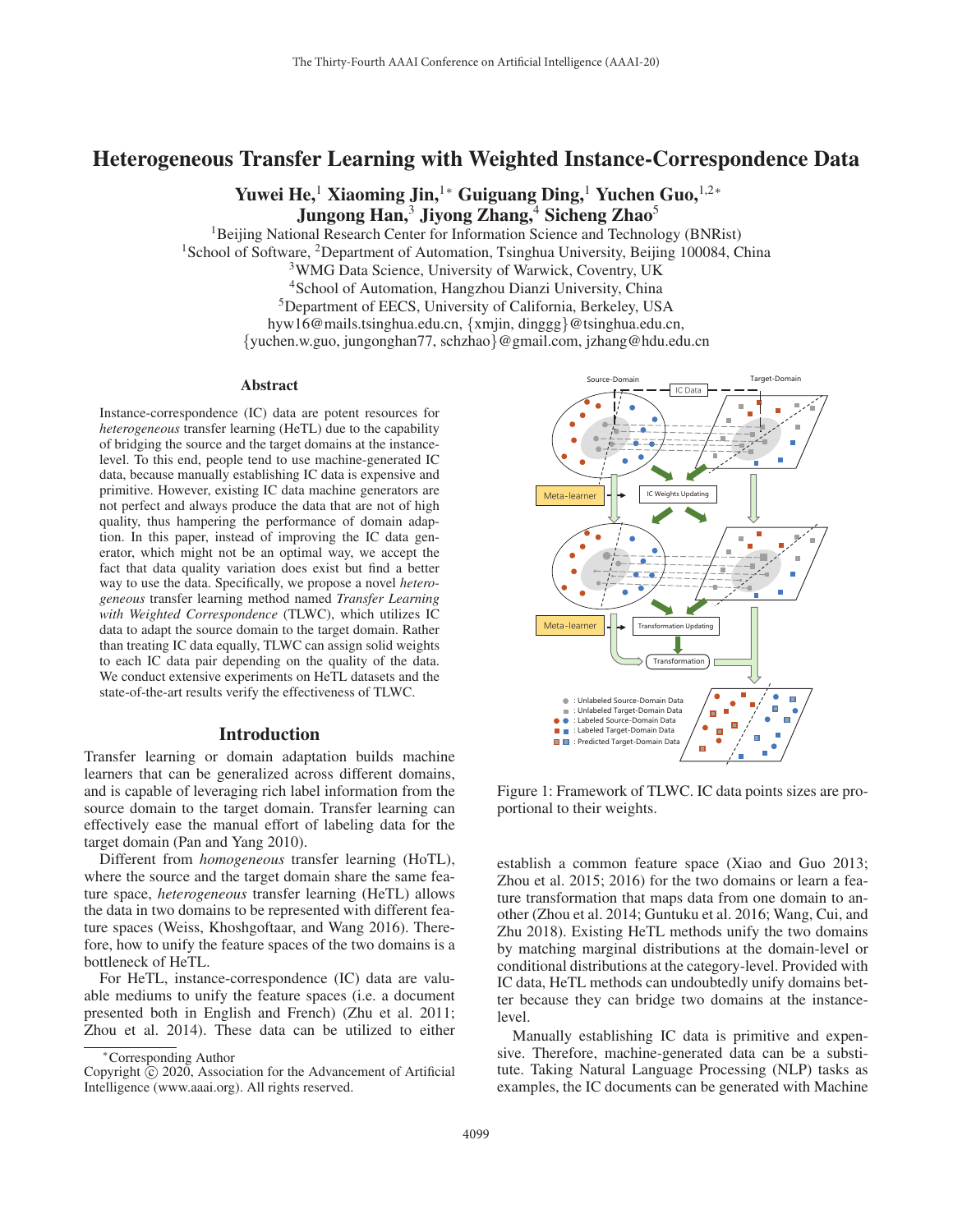Translation. However, the qualities of machine-generated data sometimes fail to meet the requirement. For example, machine-translated sentences sometimes cannot accurately express the meaning of the original sentences and even cannot be sentenced. Bridging two domains with such rough IC data cannot achieve satisfactory results. Moreover, the quality of data should be judged by a floating score rather than just good or bad. Although there are existing instance weighting strategies, such as reweighting regularizer (Long et al. 2014) and kernel mean matching (Chu, La Torre, and Cohn 2013), they are not designed to reweight IC data and can only be applied for HoTL. Some coping strategies were designed, such as selecting high-quality correspondence with active learning (Zhou et al. 2016). However, they fail to assign precise weights to IC data and waste massive information.

To assign solid weights to IC data and learn more robust transformed features for both domains, in this paper, we propose a novel HeTL method named *Transfer Learning with Weighted Correspondence* (TLWC). Following a meta-learning paradigm (Finn, Abbeel, and Levine 2017; Ren et al. 2018), TLWC establishes a meta-learner to optimize the weights of IC data. The meta-objective of the metalearner is to minimize the classification loss of limited labeled target-domain data. After the optimization is finished, weighted IC data are utilized to learn feature transformations that map the source-domain data to the target-domain. Then the transformations can be optimized by the metalearner further. After the optimization procedure is finished, the classifier in the meta-learner is the one we need. The assumption we base is: If the IC data are assigned with the optimal weights, the feature transformations learned with them is most adaptive for the classification task in the target domain. The framework of TLWC is shown in Figure 1.

The contributions of the paper are summarized as follows: (1) We propose a novel *heterogeneous* transfer learning method, where the feature spaces of the two domains are unified with weighted IC data. Our method can be applied to different features, datasets, and modalities. (2) We are among the first to consider the IC data weights and we establish a meta-learner that utilizes the classification loss of target-domain data to guide the weights updating and transformation optimization procedure. Compared with previous HeTL methods based on IC data, TLWC can effective remove noisy information in IC data and learn a unified feature space which is more suitable for the classification task in the target domain.

#### Related Work

Transfer learning or domain adaptation aims at transferring rich label information from a source domain to a target domain. The main problem of transfer learning is how to reduce the data discrepancy between the two domains (Pan and Yang 2010; Weiss, Khoshgoftaar, and Wang 2016).

Depending on whether the feature spaces of the two domains are the same, transfer learning is divided into two categories: *homogeneous* transfer learning (HoTL) and *heterogeneous* transfer learning (HeTL). Different from HoTL,

where the domain shift can be reduced by directly minimizing the data distribution discrepancy (Tzeng et al. 2015; Long et al. 2017), HeTL must unify the feature spaces of the two domains. For HeTL, there are two groups of methods for feature unification: (1) Projecting data from the two domains into a common feature space (Wang and Mahadevan 2011; Hoffman et al. 2014; Yang et al. 2015; Herath, Harandi, and Porikli 2017); (2) Mapping data from one domain to another one (Li et al. 2013; Hoffman et al. 2014; Xiao and Guo 2015; Tsai, Yeh, and Wang 2016).

For the first group, for example, Li *et al.* (2013) proposed a semi-supervised heterogeneous domain adaptation (SFHA), which transforms data from two domains into an augmented feature space. Herath *et al.* (2017) considered an invariant latent space (ILS) and they established a common Hilbert space for both domains.

For the second group, for example, Tsai *et al.* (2016) mapped the labeled source-domain data to the dimensionreduced target domain. And the mapped data are assigned with different weights. Hoffman *et al.* (2014) proposed a max-margin domain transformation (MMDT). With MMDT, the data in the target domain are projected to the source domain, while the projected data are classified by maximizing the margins.

The above HeTL methods bridge two domains by matching either the marginal or conditional distributions at the domain-level and the category-level respectively. With instance-correspondence (IC) data, the two domains can be bridged at the instance-level, which will boost the unification and adaptation of the two *heterogeneous* domains. According to the above two groups of feature unification methods, IC data can be utilized in various ways. For the first group of methods, which learns a common feature space for the two domains, IC data can be taken as the equivalent data in the common feature space. For example, Xiao and Guo (2013) proposed a two-step learning method which turns feature space learning into a matrix completion problem. The combined IC data are complete data in the matrix and they are employed to complete the unobserved data in the matrix. Zhou *et al.* (2015) designed a subspace for both domains and the projected IC data in the subspace are the same. For the second group of methods, which maps data from one domain to another, IC data are applied to learn the feature transformations. For example, Zhou *et al.* (2014) proposed a hybrid heterogeneous transfer learning (HHTL), which learns several transformation matrices with high-level features of IC data. Wang *et al.* (2018) applied deep autoencoder to embed the shallow representations of both domains and learned a feature transformation with IC data features at the top embedding layer.

However, all of the above methods consider the IC data to be equally important, which is not reliable. The IC data with low quality will hamper the domain adaptation procedure. Although there are existing instance weighting strategies (Chu, La Torre, and Cohn 2013; Long et al. 2014), they are only designed for HoTL. Zhou *et al.* (2016) selectively labeled IC data with active learning, but manually labeling IC data is prohibitive and informative machine-generated data are given up.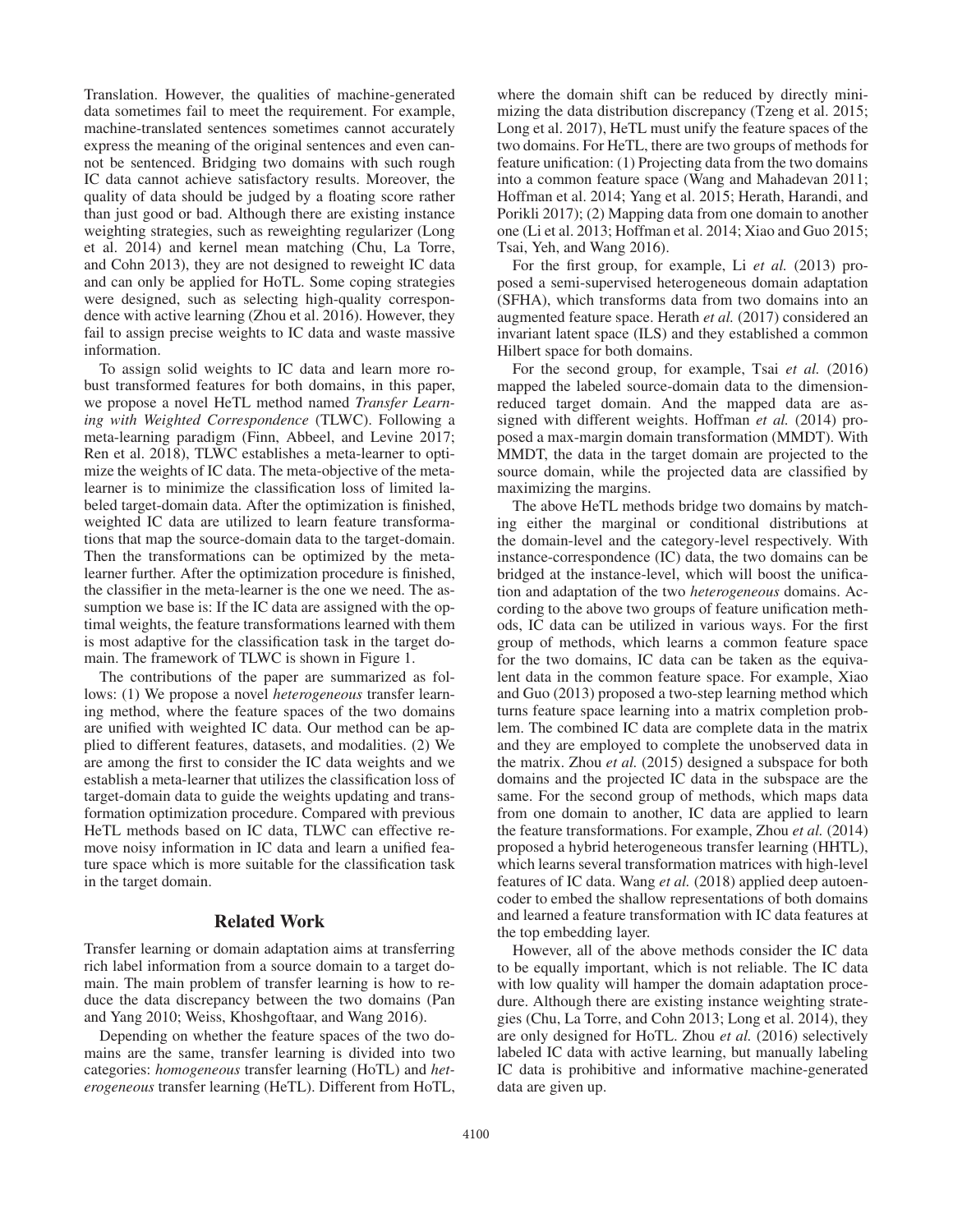We assigned different weights to all the IC data pairs and optimized these weights as well as feature transformation with meta-learning. Meta-learning aims at optimizing parameter or hyper-parameter of a learner by establishing a high-level learner. The high-level learner can be divided into two groups: 1. Learner based on hyper-network (Andrychowicz et al. 2016; Snell, Swersky, and Zemel 2017; Jin et al. 2018); 2 Learner based on gradient descent (Finn, Abbeel, and Levine 2017; Ren et al. 2018). For the first group, a hyper-network, such as LSTM, is constructed to guide the parameter updating of the original leaner. For the second group, a meta-objective is established, which is derivable to the parameters to be updated. The metaobjective can be validation loss of the original learner. In the beginning, meta-learning aims to supervise the updating procedure of the original learner and guide it to learn to learn better (Andrychowicz et al. 2016; Finn, Abbeel, and Levine 2017). Recently, instance weights are also considered to be updated with a meta-learner (Jin et al. 2018; Ren et al. 2018).

## Proposed Method

### Problem Formulation

Our problem is to establish a classifier for a target domain with limited labeled data. To achieve this goal, we need to transfer knowledge from a source domain with rich label information to the target domain. The given data are: sufficient labeled data  $\{ \mathbf{X}^{S,l}, \mathbf{y}^{S,l} \} = \{ (\mathbf{x}_i^{S,l}, y_i^S) \}_{i=1}^{n_{S,l}}$  and unlabeled data  $\{X^{S,u}\} = \{x_i^{S,u}\}_{i=1}^{n_{S,u}}$  in the source domain; a set of labeled data  $\{ \mathbf{X}^{T,l}, \mathbf{y}^{T,l} \} = \{ (\mathbf{x}_i^{T,l}, y_i^{T}) \}_{i=1}^{n_{T,l}}$  and unlabeled data  $\{ \mathbf{X}^{T,u} \} = \{ \mathbf{x}_i^{T,u} \}_{i=1}^{n_{T,u}}$  in the target domain, where  $n_{S,l} \gg n_{T,l}$ ; a set of unlabeled IC data  ${\bf \{X}}^{S,c}, {\bf X}^{T,c}\} = \{({\bf x}_i^{S,c},{\bf x}_i^{T,c})\}_{i=1}^{n_c}$  across the two domains.  $\mathbf{x}_i^{S,l}$ ,  $\mathbf{x}_i^{S,u}$  and  $\mathbf{x}_i^{S,c}$  are in  $\mathbb{R}^{ds}$  while  $\mathbf{x}_i^{T,l}$ ,  $\mathbf{x}_i^{T,u}$  and  $\mathbf{x}_i^{T,c}$ are in  $\mathbb{R}^{d_T}$ , where  $d_s \neq d_T$ .  $n_S = n_{S,l} + n_{S,u} + n_c$  and  $n_T = n_{T,l} + n_{T,u} + n_c.$ 

To solve the problem, we propose a HeTL method named *Transfer Learning with Weighted Correspondence* (TLWC), which consists of two components: (1) High-level feature learning; (2) IC data weights and transformation updating. For the first component, we learn high-level features for both domains with a marginalized stacked denoised autoencoder (mSDA). For the second component, we establish a meta-learner to optimize the weights of IC data and utilize weighted IC data to learn feature transformations to bridge two domains. Then the feature transformations are updated further by the meta-learner. When the optimization procedure is finished, the classifier for the target domain in the meta-learner is what we need.

## High-Level Feature Learning

We employ a marginalized stacked denoised autoencoder (mSDA) on both to learn high-level features (Chen et al. 2012; Zhou et al. 2014). mSDA simplifies SDA from feature reconstruction to feature mapping, which makes the computation much more efficient.

Denoting  $* \in \{S, T\}$ , to learn the feature mapping matrix  $\mathbf{W}^*$  ∈  $\mathbb{R}^{d_* \times (d_*+1)}$ , which is used to generate high-level features, we minimize the overall squared loss:

$$
\mathcal{L}_{sq}(\mathbf{W}) = \sum_{i=1}^{n_*} \left\| \mathbf{x}_i^* - \mathbf{W}^*[\widetilde{\mathbf{x}}_i^*; 1] \right\|^2.
$$
 (1)

Each dimension of  $x_i^*$  is corrupted to 0 with a probability p, and  $\tilde{\mathbf{x}}_i^*$  is the expected version of corrupted  $\mathbf{x}_i^*$ . To incorported the high term are chosen 1 into  $\tilde{\mathbf{x}}_i^*$ . Defining a suming rated the bias term, we absorb 1 into  $\tilde{\mathbf{x}}_i^*$ . Defining a surviving feature vector **q** =  $[1 - p, ..., 1 - p, 1]$  ∈ **R**<sup>d<sub>\*</sub>+1</sup> and  $\bar{\mathbf{X}}^* = [\mathbf{X}^*; \mathbf{1}^\top] \in \mathbb{R}^{(d_*+1) \times n_*}$ , we can write the analytic solution of **W**<sup>∗</sup> as:

$$
\mathbf{W}^* = \mathbf{P}\mathbf{Q}^{-1},\tag{2}
$$

where  $\mathbf{P}_{ij} = \left( \mathbf{X}^* \bar{\mathbf{X}}^{* \top} \right)_{ij} \mathbf{q}_j$ , and

$$
\mathbf{Q}_{ij} = \begin{cases} \left( \overline{\mathbf{X}}^* \overline{\mathbf{X}}^{* \top} \right)_{ij} \mathbf{q}_i \mathbf{q}_j, & \text{if } i \neq j \\ \left( \overline{\mathbf{X}}^* \overline{\mathbf{X}}^{* \top} \right)_{ij} \mathbf{q}_i, & \text{otherwise} \end{cases}
$$
 (3)

With the reconstruction weights W∗, we can generate nonlinear features  $\mathbf{H}^*$ , where  $\mathbf{H}^* = \tanh(\mathbf{W}^*\bar{\mathbf{X}}^*)$ . After recursively doing the procedure by replacing  $\bar{X}^*$  with  $\bar{H}$ <sup>\*</sup> for  $K - 1$  times, we can obtain K layers of highlevel features, where  $\overline{H}_k^*$  is the features at the  $k^{th}$  layer and  $\bar{\mathbf{H}}_1^* = \bar{\mathbf{X}}^*.$ 

## Weights and Transformation Updating

We define a weight vector  $\epsilon \in \mathbb{R}^{n^c}$  for IC data features, which can be applied to establish feature transformations  ${\{\mathbf G}_k \in \mathbf{R}^{d_t \times (d_s+1)}\}_{k=1}^K$  for each layer of two domains. To optimize  $\epsilon$  and learn more solid feature transformations for domain adaptation, we construct a meta-learner for  $\epsilon$  and  ${\{\mathbf G}_k\}_{k=1}^K$ . The meta-objective of the learner consists of two terms: (1) Small classification loss on  $\{X^{T,l}, Y^{T,l}\}$ . (2) Acceptable distribution discrepancy between the two domains. The meta-learner is a computation graph w.r.t.  $\epsilon$ . We denote  $\epsilon$  as  $\epsilon_t$  at each training step and  $\epsilon_1 = 1$ .

To establish the meta-learner, at each training step  $t$ , we first learn the feature transformation  $\mathbf{G}_k$ , which maps features from the source to the target domain at  $k^{th}$  layer.  $G_k$ is learned with IC data features  $\mathbf{H}_k^{S,c}$ ,  $\mathbf{H}_k^{T,c}$  and the objective function to be minimized is:

$$
\mathcal{L}_{p,k}(\epsilon_t, \mathbf{G}_k) = \|\mathbf{H}_k^{T,c} \mathbf{\hat{T}}_t - \mathbf{G}_k \bar{\mathbf{H}}_k^{S,c} \mathbf{\hat{T}}_t \|_F^2 + \lambda \|\mathbf{G}_k\|_F^2, \tag{4}
$$

where  $\bar{\mathbf{H}}_k^{S,c} = [\mathbf{H}_k^{S,c}; \mathbf{1}^\top] \in \mathbb{R}^{(d_S+1)\times n_c}$ .  $\epsilon$  is a diagonal matrix and  $\mathbf{\hat{\Upsilon}}_t = \hat{\text{diag}}(\epsilon)$ .  $\lambda$  is the parameter of the regularization term. The closed form solution for Eq. 4 can be written as:

$$
\mathbf{G}_k(\epsilon_t) = (\bar{\mathbf{H}}_k^{S,c} \mathbf{\hat{T}}_t \mathbf{\hat{T}}_t^{\top} \mathbf{H}_k^{T,c}^{\top}) (\mathbf{H}_k^{T,c} \mathbf{\hat{T}}_t \mathbf{\hat{T}}_t^{\top} \mathbf{H}_k^{T,c} + \lambda \mathbf{I})^{-1}.
$$
 (5)

To measure the classification loss on  $\{X^{T,l}, y^{T,l}\}$ , which is the first term of the meta-objective, we establish a classifier  $f_{\theta}$  for the target domain, which requires the outputs to be derivable to the inputs, such as a logistic regression classifier or a neural network model. Let  $\theta$  be the model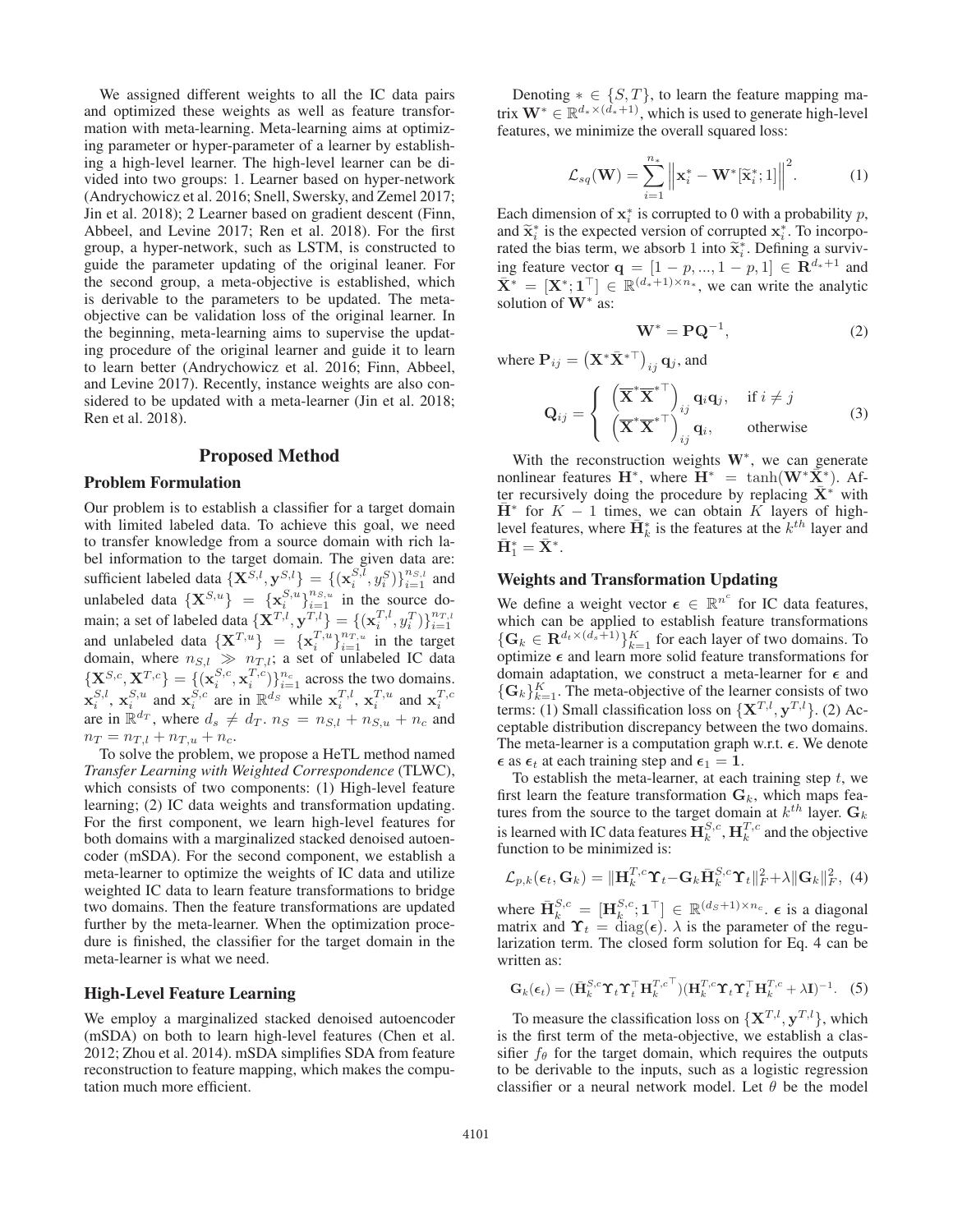

Figure 2: Computation graph for updating  $\epsilon$ .

parameters and  $f(\mathbf{x}, y, \theta)$  be the classification loss for example **x**. The inputs of  $f_{\theta}$  are the concatenated high-level features in the target domain. For an instance  $x^T$ , its features vector for  $f_{\theta}$  is  $\mathbf{z}^T = [\mathbf{h}_1^T; ...; \mathbf{h}_K^T] \in \mathbb{R}^{K \cdot d_T}$ , where  $\mathbf{h}_k^T$  is the corresponding features of  $\mathbf{x}^T$  at  $k^{th}$  layer and  $h_1^T = x^T$ . And for an instance  $x^S$ , its features vector for  $f_{\theta}^{\perp}$  is  $\mathbf{z}^{S}(\epsilon_t)=[\mathbf{G}_1(\epsilon_t)\mathbf{h}_1^{S};...;\mathbf{G}_K(\epsilon_t)\mathbf{h}_K^S] \in \mathbb{R}^{K \cdot d_S}$ . We denote  $\mathbf{Z}_{t}^{S} = {\mathbf{z}^{S}(\epsilon_{t})}_{i=1}^{n_{s}}$  and  $\mathbf{Z}^{T} = {\mathbf{z}^{T}}_{i=1}^{n_{T}}$ .

At each training step t, we take a one-step batch gradient descent with  $\{z_i^{S,\tilde{l}}(\epsilon_t), y_i^{S,l}\}_{i=1}^{n_{S,l}}$  to update  $\theta_t$ :

$$
\mathcal{L}_S(\boldsymbol{\epsilon}_t, \theta_t, \mathbf{Z}_t) = \frac{1}{n_{S,l}} \sum_{i=1}^{n_{S,l}} f\left(\mathbf{z}_i^{S,l}(\boldsymbol{\epsilon}_t), y_i^{S,l}, \theta_t\right), \quad (6)
$$

$$
\theta_t'(\epsilon_t) = \theta_t - \alpha \nabla \mathcal{L}_S(\epsilon_t, \theta_t, \mathbf{Z}_t).
$$
\n(7)

Now the two terms of the meta-objective can be formed. The first term, which aims at minimizing the classification loss of  $f_{\theta'_t}$  on  $\{\mathbf{z}_i^{T,l}, y_i^{T,l}\}_{i=1}^{n_{T,l}}$ , is written as:

$$
\mathcal{L}_T(\boldsymbol{\epsilon}_t, \theta_t') = \frac{1}{n_{T,l}} \sum_{i=1}^{n_{T,l}} f\left(\mathbf{z}_i^{T,l}, y_i^{T,l}, \theta_t'(\boldsymbol{\epsilon}_t)\right).
$$
 (8)

The second term is the transformation loss in Eq. 4, which prevents  $\epsilon_t$  from overfitting to the limited labeled targetdomain data. The two terms are utilized to update both IC weights  $\epsilon$  and transformations  $\{G_k\}_{k=1}^K$ .

**Data Weights Updating** To optimize  $\epsilon_t$  with the metaobjective, we take a single gradient descent step w.r.t.  $\epsilon_t$ :

$$
\nabla \epsilon_t = \frac{\partial}{\partial \epsilon_t} \Big( \mathcal{L}_T(\epsilon_t, \theta'_t) + \eta \frac{1}{K} \sum_{k=1}^K \mathcal{L}_{p,k}(\mathbf{1}, \mathbf{G}_k(\epsilon_t)) \Big). \tag{9}
$$

Before updating  $\epsilon_t$  with  $\nabla \epsilon_t$ , we normalize the  $\nabla(\epsilon_t)$  with

$$
\nabla \widetilde{\epsilon}_t = \frac{\nabla \epsilon_t}{\|\nabla \epsilon_t\|_{\infty} + \delta(\|\nabla \epsilon_t\|_{\infty})},\tag{10}
$$

Algorithm 1 Transfer Learning with Weighted Correspondence

- **Require:**  $\{X^{S,l}, Y^{S,l}\}$ ;  $\{X^{S,u}\}$ ;  $\{X^{T,l}, Y^{T,l}\}$ ;  $\{X^{T,u}\}$ ;  ${\bf \{X^{S,c}, X^{T,c}\}}$ ; number K of high-level layers. IC data weights vector  $\epsilon$ ; a classifier  $f_\theta$  with parameter  $\theta$  for the target domain; parameter  $\lambda$ ,  $\eta$ ,  $\alpha$ <sub>2</sub> $\gamma$ .
- 1: Learning high-level features  $\mathbf{H}_{k}^{S}$  and  $\mathbf{H}_{k}^{T}$  for both domains
- 2: Initialize  $\epsilon$  with  $\epsilon_1 = 1$
- 3: for  $t = 1$  to M, with step size 2, do
- 4:  $\mathbf{G}_k(\epsilon_t) \leftarrow \text{Eq. 5, } k = 1...K$
- 5:  $\mathcal{L}_S(\epsilon_t, \theta_t) \leftarrow$  Eq. 6
- 6:  $\theta'_t(\epsilon_t) = \theta_t \alpha \nabla \mathcal{L}_S(\epsilon_t, \theta_t, \mathbf{Z}_t)$
- 7:  $\mathcal{L}_T(\epsilon_t, \theta_t') \leftarrow$  Eq. 8
- 8:  $\nabla \epsilon_t \leftarrow \text{Eq. 9}; \nabla \widetilde{\epsilon}_t \leftarrow \text{Eq. 10}$ <br>
9:  $\epsilon'_{t,i} = \max(\epsilon_{t,i} \gamma \nabla \widetilde{\epsilon}_{t,i}, 0)$
- 
- 10: *-* $\epsilon_{t+1} = \epsilon_t'/\|\epsilon_t'\|_{\infty}$
- 11:  $\theta_{t+1} = \theta_t \alpha \nabla \mathcal{L}_S(\epsilon_{t+1}, \theta_t)$
- 12:  $\nabla \mathbf{G}_k(\epsilon_{t+1}) \leftarrow \text{Eq. 14, } k=1..K$
- 13: **G**<sub>k</sub> $(\epsilon_{t+1}) = G_k(\epsilon_{t+1}) \beta \nabla G_k(\epsilon_{t+1}), k = 1..K$
- 14:  $\theta_{t+2} = \theta_{t+1} \alpha \nabla \mathcal{L}_S(\epsilon_{t+1}, \theta_{t+1}, \mathbf{Z}_{t+1}^T)$
- 15: end for
- 16: Fine-tune  $f_{\theta_M}$  with  $\{X^{T,l}, Y^{T,l}\}$ **Ensure:** The classifier  $\hat{f}_{\theta_M}$  for the target domain.

where  $\delta$  is to prevent denominator from being 0.  $\delta(a)=1$  if  $a = 0$ , and equals to 0 in other cases. Then  $\epsilon_t$  can be updated with:

$$
\epsilon'_{t,i} = \max(\epsilon_{t,i} - \gamma \nabla \tilde{\epsilon}_{t,i}, 0), \qquad (11)
$$

$$
\epsilon_{t+1} = \epsilon'_t / ||\epsilon'_t||_{\infty}.
$$
 (12)

Eq. 12 guarantees that  $||\epsilon_{t+1}||_{\infty}$  is no more than 1. The computation graph of updating  $\epsilon_t$  is shown in Figure 2.  $\theta_t$  is simultaneously optimized with  $\epsilon_t$ . Based on  $\epsilon_t$ ,  $\theta_t$  is updated with:

$$
\theta_{t+1} = \theta_t - \tau \nabla \mathcal{L}_S(\epsilon_{t+1}, \theta_t, \mathbf{Z}_t).
$$
 (13)

Transformation Updating Firstly, with the optimized  $\epsilon_{t+1}$ , we can update  $\mathbf{G}_k(\epsilon_t)$  to  $\mathbf{G}_k(\epsilon_{t+1})$  with Eq. 5. Then we utilize our meta-objective to update  $G_k(\epsilon_{t+1})$  further:

$$
\nabla \mathbf{G}_{k} \left( \epsilon_{t+1} \right) = \frac{\partial}{\mathbf{G}_{k} \left( \epsilon_{t+1} \right)} \left( \mathcal{L}_{T} \left( \epsilon_{t+1}, \theta_{t+1} \right) + \eta \mathcal{L}_{p,k} \left( 1, \mathbf{G}_{k} \left( \epsilon_{t+1} \right) \right) \right)
$$
(14)

$$
\mathbf{G}'_k(\epsilon_{t+1}) = \mathbf{G}_k(\epsilon_{t+1}) - \beta \nabla \mathbf{G}_k(\epsilon_{t+1}). \tag{15}
$$

As the optimization of  $\{G_k\}_{k=1}^K$  is guided by the classification loss of the target domain, the high-level features  $\mathbf{Z}'_{t+1}$ transformed by  $\{G'_k(\epsilon_{t+1})\}_{k=1}^K$  become more suitable to update the classifier  $f_{\theta}$ . The updating step is similar to Eq. 7.

$$
\theta_{t+2} = \theta_{t+1} - \tau \nabla \mathcal{L}_S(\epsilon_{t+1}, \theta_{t+1}, \mathbf{Z}'_{t+1}).
$$
 (16)

We repeat the above procedure for updating  $\epsilon$  and  $\{\mathbf{G}_k\}_{k=1}^K$ until  $f_{\theta}$  converges at step M, we hope that  $\epsilon$  and  $\{G_k\}_{k=1}^K$ can benefit from the updating capacity of  $f_\theta$  at every stage.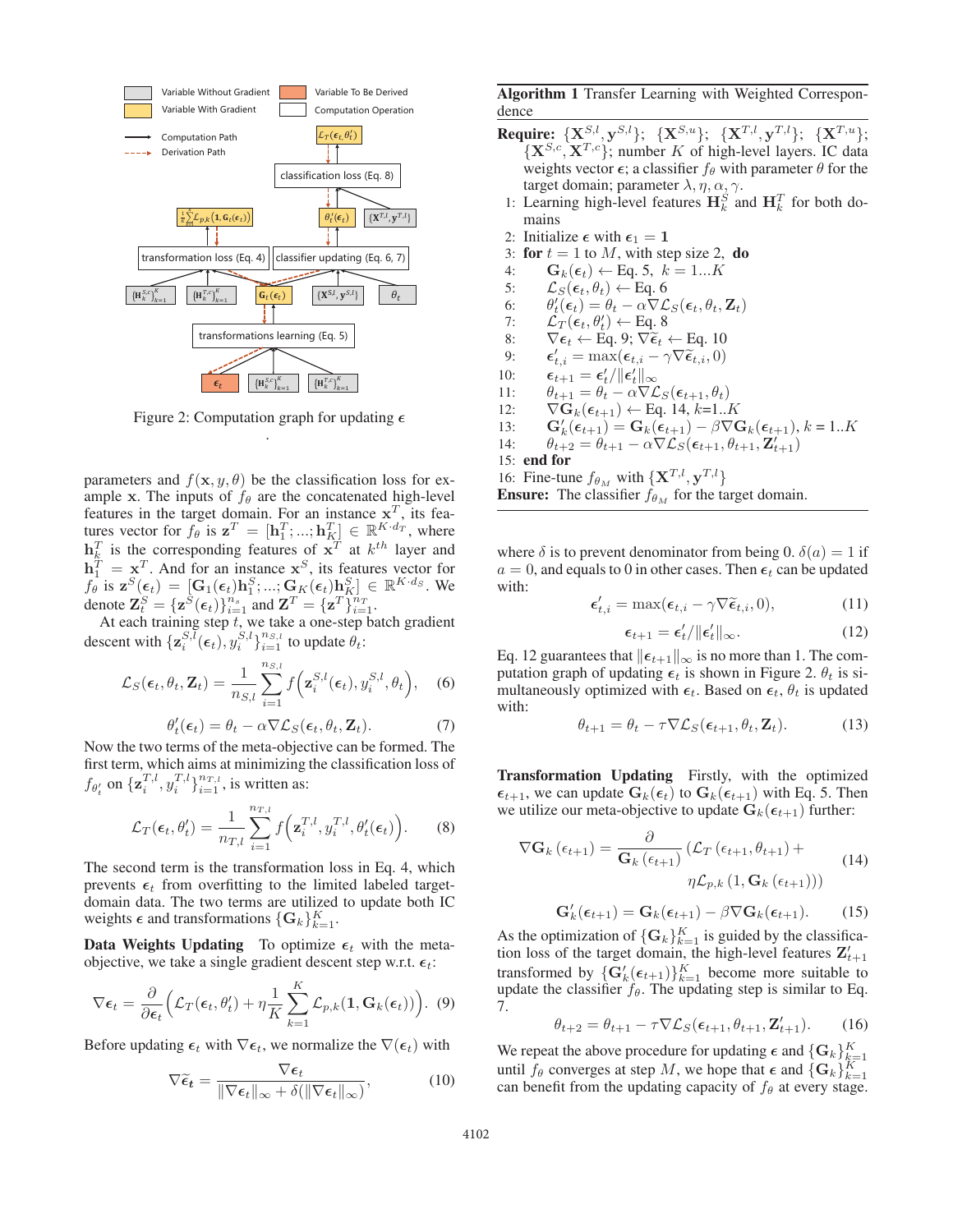

Figure 3: Classification accuracies (%) on NUS-WIDE

Table 1: The data volume for experiments.

|                 | $\mathbf{V}^{S,c}$ | $\mathbf{v}$ 5, $l$ | $\mathbf{X}^{S,u}$ | $V^{T,c}$ | 1.1 | V1.  | Test |
|-----------------|--------------------|---------------------|--------------------|-----------|-----|------|------|
| Amazon          | 2000               | 2000                | 9000               | 2000      | 100 | 9000 | 1900 |
| MRC             | 500                | 3000                |                    | 300       | 30  |      | 3000 |
| <b>NUS-WIDE</b> | 500                | 5000                |                    | 500       | 100 |      | 1000 |

Table 2: The parameter settings for experiments.

|          |                  | $\alpha$ |                 | $\sim$ |      |
|----------|------------------|----------|-----------------|--------|------|
| Amazon   | 0.7              | 0.01     | 105             |        | 0.01 |
| MRC      | 0.7              | 0.01     | 10 <sup>5</sup> |        | 0.01 |
| NUS-WIDE | $\overline{0}$ . | 0.01     | 10 <sup>5</sup> |        | — ა  |

Finally, we can apply  $\{z_i^{T,l}, y_i^{T,l}\}_{i=1}^{n_{T,l}}$  to fine-tune  $f_\theta$  to improve its performance further, then  $f_{\theta_M}$  is the classifier we need. We summarize TWLC in Algorithm 1.

#### Experiments

We compare TLWC with previous HeTL methods on 3 HeTL datasets and conduct a series of experiments to verify its effectiveness on IC data weighting.

#### Datasets and Parameters

Webis-CLS-10 (Prettenhofer and Stein 2010) is a crosslanguage sentiment classification dataset, which consists of Amazon product reviews of threes product categories: *book* (B), DVD (D) and *music* (M). The reviews are written in four languages: English (EN), German (GE), French (FR), and Japanese (JP). For each category in a non-English language, 2000 data are translated into English with Google Translate. We adopt the widely used 9 HeTL tasks of this dataset: EFB, EFD, EFM, EGB, EGD, EGM, EJB, EJD, EJM. EFB means, for example, taking *book* reviews in English as the source domain and those in French as the target domain. the documents are represented with TF-IDF and 2000 most frequent words are selected.

Multilingual Reuters Collection (MRC) is a news dataset with five languages (English (EN), French (FR), German (GE), Italian(IT) and Spanish(SP)), where each article is represented by TF-IDF. The news articles in this dataset share 6 topics (C15, CCAT, E21, ECAT, GCAT and M11). Following (Zhou et al. 2016), we take English as the source domain and other languages as target domains, which forms 4 topic classification tasks.

Table 3: Classification accuracies (%) for the 9 crosslanguage sentiment classification tasks.

| Task       | TSL.  | DMMC  | HHTI. | <b>DFHM</b> | <b>DATN</b> | $\overline{\text{TLWC}}_{sup}$ | <b>TLWC</b> |
|------------|-------|-------|-------|-------------|-------------|--------------------------------|-------------|
| <b>EFB</b> | 73.95 | 76.52 | 83.63 | 82.68       | 78.47       | 84.92                          | 84.50       |
| EFD        | 74.30 | 76.23 | 84.26 | 83.89       | 78.63       | 84.41                          | 85.00       |
| <b>EFM</b> | 71.15 | 74.05 | 83.26 | 82.26       | 77.68       | 83.58                          | 84.30       |
| EGB        | 75.98 | 77.47 | 85.42 | 85.37       | 77.89       | 85.61                          | 85.57       |
| EGD        | 76.01 | 78.28 | 85.26 | 85.00       | 78.16       | 85.45                          | 85.57       |
| <b>EGM</b> | 74.57 | 76.61 | 84.37 | 84.47       | 77.21       | 84.32                          | 84.94       |
| EJB        | 65.81 | 68.54 | 78.26 | 77.37       | 71.89       | 78.05                          | 79.05       |
| EJD        | 70.72 | 72.12 | 81.05 | 81.05       | 72.42       | 80.76                          | 81.68       |
| <b>EJM</b> | 68.22 | 71.37 | 79.32 | 78.26       | 73.37       | 79.04                          | 80.94       |

Table 4: Classification accuracies (%) for the 4 crosslanguage topic classification tasks.

|     |       |       |       |       |       | Task   TSL DMMC HHTL DFHM DATN   TLWC <sub>sun</sub> | <b>TLWC</b> |
|-----|-------|-------|-------|-------|-------|------------------------------------------------------|-------------|
| FR  | 63.18 | 65.52 | 75.93 | 76.07 | 70.53 | 76.47                                                | 78.70       |
| GE. | 56.08 | 58.23 | 69.47 | 70.03 | 65.21 | 71.10                                                | 70.08       |
| IT  | 57.15 | 60.76 | 61.80 | 62.07 | 55.17 | 61.77                                                | 68.83       |
| SP  | 56.98 | 62.64 | 65.80 | 66.00 | 63.41 | 67.37                                                | 69.40       |

NUS-WIDE (Chua et al. 2009) contains 269,648 images from Flickr and their corresponding text-tag. Follow Wang *et al.* (2018) We conduct experiments on 10 categories: *birds, buildings, car, cat, dog, fish, horses, flowers, mountain and plane*. The source domain data are texts represented by 4096-dimensional tags. The target-domain data are images represented both by 1000-dimensional *DeCAF*<sup>6</sup> (Donahue et al. 2014) and 500-dimensional *SIFT* (Lowe 1999) respectively.

The detailed data volume and parameter settings for our experiments are shown in Table 1 and 2.

#### Baselines

We compare TLWC with the following state-of-the-art HeTL methods based on IC data.

- TSL (Xiao and Guo 2013): TSL converts domain bridging into a matrix completion problem. In the matrix, each instance is completed based on IC data. Then a classifer can be employed on the completed matrix.
- **DMMC** (Zhou et al. 2016): DMMC is an extension on TSL. Besides matrix completion, DMMC considers the distribution discrepancy of the two domains.
- HHTL (Zhou et al. 2014): HHTL first extracts high-level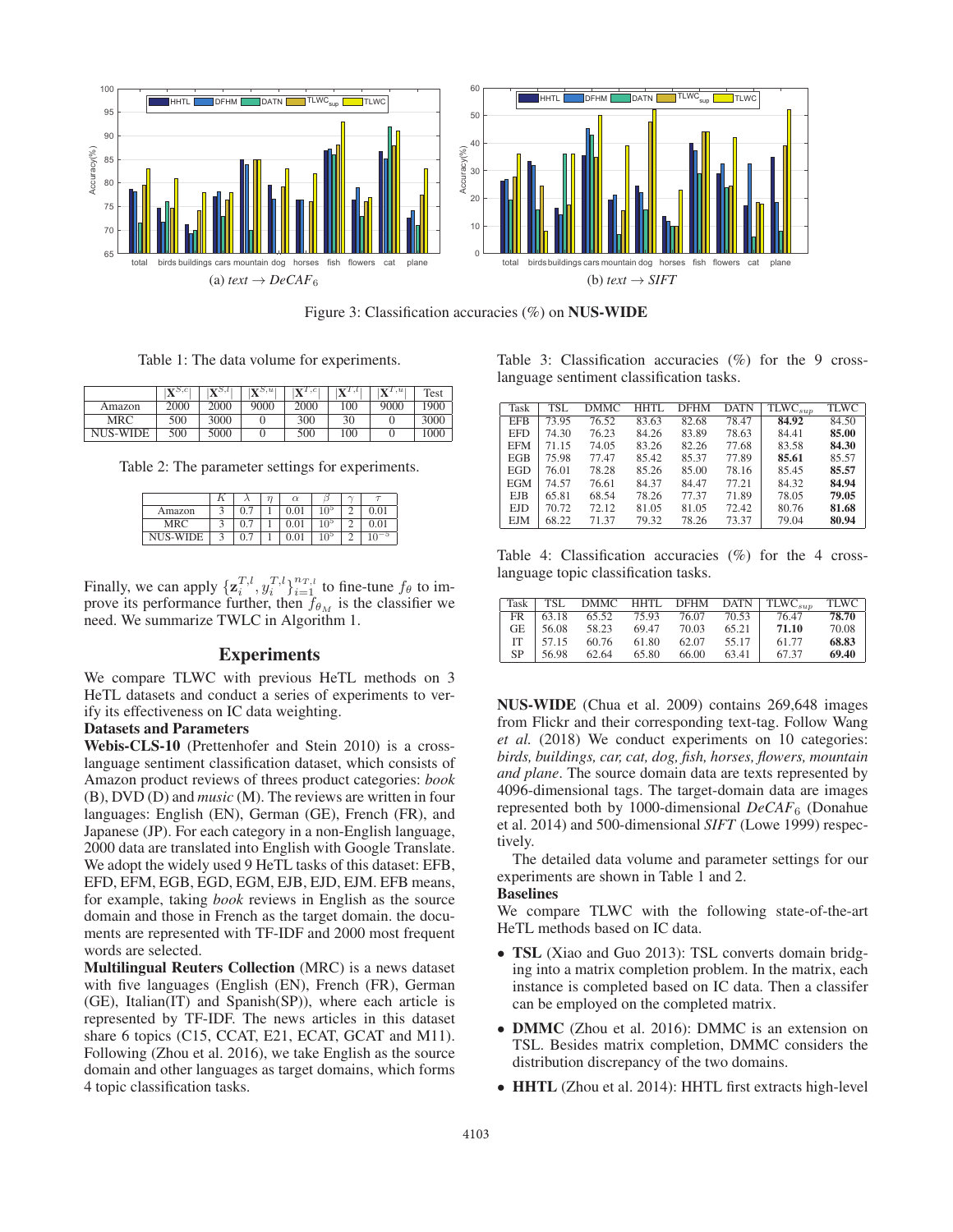

Figure 4: Feature visualization with t-SNE on EFB and *text*→*DeCAF*6.



Figure 5: Accuracy vs.  $n^e$ 

features for both domains with mSDA and learns feature transformations with IC data features, which projects the features from the target domain to the corresponding layer in the source domain.

- DHFM (Guntuku et al. 2016): DHFM also applies highlevel-features of IC data to bridge the two domains, while it learns feature transformations in a cross-layer pattern.
- DATN (Wang, Cui, and Zhu 2018): DATN establishes two deep autoencoders to learn hidden features for the two domains. Then a feature transformation at top layer is learned to match the two domains.

In addition, to demonstrates the effectiveness of each component, we consider a variant version of TLWC (denoted as TWL $C_{sup}$ ), which does not update the feature transformation with the meta-learner. The experimental results are shown in Figure 3, Table 3 and Table 4, On NUS-WIDE, We do not report the results of TSL and DMMC in Figure 3 because they do not achieve comparable results with other baselines, a possible reasons is that they are designed for cross-language tasks.

We have made significant test in our experiment and the p values for all the tasks are less than 0.01. From the experimental results, we have the following observations: (1) HHTL, DFHM and DATN outperform TSL and DMMC, which demonstrates that high-level features extracted by deep models are more transferable between two domains. (2) HHTL, DFHM perform better than DATN, which shows that the features in middle layers still contain domain-invariant factors. (3) TLWC performs better than all of the state-ofthe-art IC data based HeTL methods, which verifies the effectiveness of TLWC on domain adaptation. (4)  $TLWC_{sun}$ does not outperforms the baselines on some categories of NUS-WIDE, the possible explantation is that compared



Figure 6: IC data weights distributions.

with machine-translated IC data in Webis, the qualities of tag-image IC data of NUS-WIDE are much higher, which reduces the necessity to reweight the IC data. In order to verify our guess, we will manually add some noise to these data in the next section. (5) The improvement of TLWC over  $TLWC_{sup}$  demonstrates that the meta-optimization over the feature transformation is effective.

## Empirical Analysis

Feature Visualization. To validate the transferability of the features learned by TLWC, we randomly select 50 examples form each category of both domains and plot their t-SNE embeddings (van der Maaten and Hinton 2008) learned by HHTL and TLWC in Figure 4. The embedding tasks are EFB and  $text \leftrightarrow DeCAF_6$ . From Figure 4, we have the following observations: (1) The points with TLWC features are more discriminative than points with HHTL features. (2) With TLWC learned features, the points in one category from the two domains are aligned better.

Noisy Weights Distribution. To statistically prove the effectiveness of TLWC on reweighting IC data, we manually add quantified artificial noise to IC data. In detail, for task  $text \leftrightarrow DeCAF_6$ , partial IC data are mismatched to other documents and the mismatched number in each category is  $n^e$  in average. The performances w.r.t.  $n^e$  are shown in Figure 5. To demonstrate the advantage on IC data reweighting of TLWC, we apply  $TLWC_{sup}$  to compare with baseline methods.

From Figure 5 we find that the performance gap between the methods is relatively small. However, the performances of previous HeTL methods drop significantly when  $n^e$  increases, while the performance of TLWC maintains at a relatively stable level. We plot the weights distribution when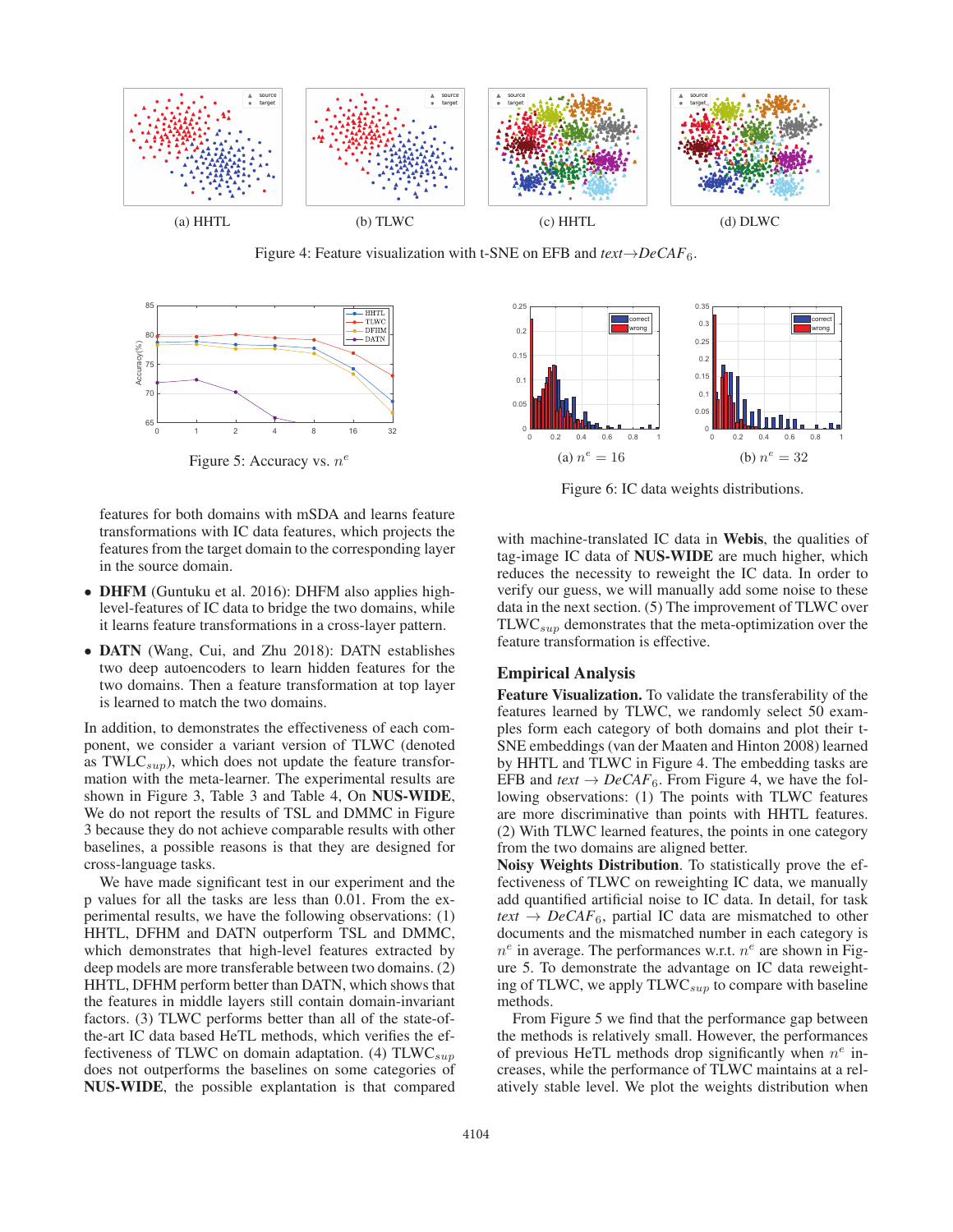

Figure 7: IC documents examples of EFB task. 4 pairs with minimum wights are on the left and 4 pairs with maximum weights are on the right.



Figure 8: Feature visualization with t-SNE on EFB and *text*→*DeCAF*6.

 $n^e = 16$  and  $n^e = 32$  in Figure 6, which illustrates that the weights of the mismatched IC data are mostly pushed to zeros. The experimental results prove that TLWC is able to learn reliable IC data weights according to data qualities, which can advance the domain adaptation of HeTL.

IC Samples Display. To intuitively realize the effectiveness of TLWC on weights learning, we display the 4 pairs of IC documents with minimum weights and 4 pairs with maximum weights of EFB task respectively. The documents are displayed in Figure 7. We invite a volunteer to mark the inappropriate translation in each pair of documents and explained the error above the pair. The volunteer is not told the experimental purpose as well as the data weights. From the figure, we find that there are more translation mistakes in the documents with minimum weights and some mistakes are even on emotions, which is detrimental to the sentiment classification task.

Parameter Sensitivity. We investigate the effects of the parameter  $\alpha$  in Eq. 7,  $\beta$  in Eq. 15,  $\gamma$  in Eq. 11 and  $\eta$  in Eq. 9, 14 on tasks based on NUS-WIDE. Figure 8 shows the performance variations w.r.t.  $\alpha \in \{10^{-7}, 10^{-6}, 10^{-5}, 10^{-4}, 10^{-3}, 10^{-2}\}, \ \beta \in$  $\{10^0, 10^1, 10^2, 10^3, 10^4, 10^5\}, \eta \in \{0, 0.5, 1, 2, 4, 8\}$  and

 $\gamma \in \{2^{-5}, 2^{-4}, 2^{-2}, 1, 2^{2}, 2^{4}, 2^{5}\}$ . the figure shows that the performances w.r.t.  $\alpha$  and  $\beta$  exhibit bell-shaped curves. And the choice of  $\alpha = 10^5$  and  $\beta = 10^4$  would be reasonable in our experiment. Compared with  $\alpha$  and  $\beta$ , The accuracies are not so sensitive to the  $\eta$  and  $\gamma$ . For task  $text \leftrightarrow SIFT$ , accuracy w.r.t.  $\gamma$  decreases when  $\gamma$  increases. As the weights tend to be zeros or ones when  $\gamma$  is large, this result illustrates that IC data weights with floating values are more robust to learn feature transformations.

#### **Conclusion**

In this paper, we proposed a novel Transfer Learning with Weighted Correspondence (TLWC) to perform *heterogeneous* transfer learning with instance-correspondence (IC) data. Different from previous methods that assumed all the IC data are equally important, we construct a meta-learner that utilizes the classification loss in the target domain to guide the IC data weights learning and feature transformation optimization. Based on this framework, the transformed feature space learned by TLWC is more adaptive to the task in the target domain. Extensive experiments on 3 datasets demonstrate the effectiveness of TLWC on IC data weights updating and domain adaptation.